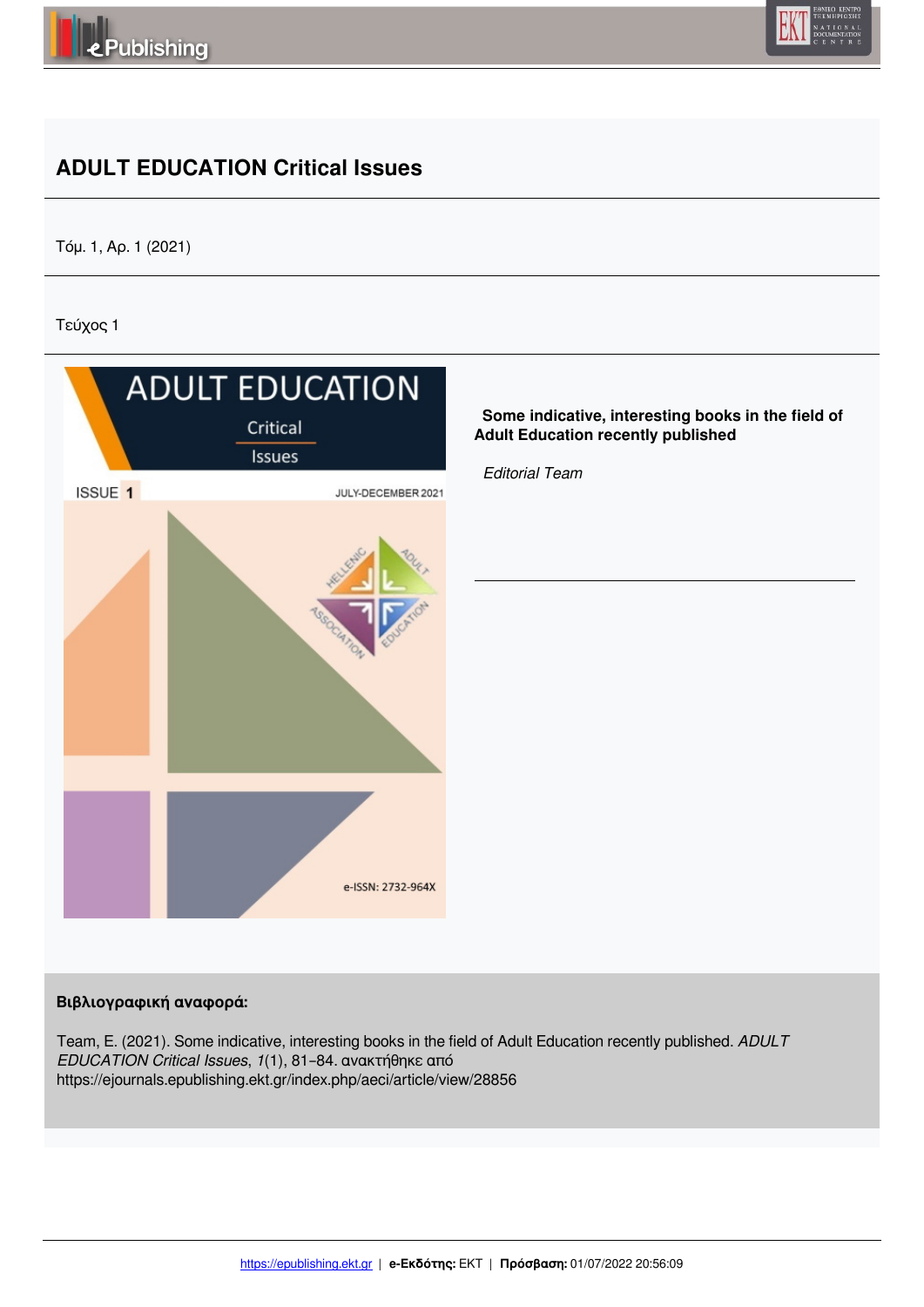### **Some indicative, interesting books in the field of Adult Education recently published**



**EXPANDING TRANSFORMATION THEORY** AFFINITIES BETWEEN JACK MEZIROW AND<br>EMANCIPATORY EDUCATIONALISTS Edited by<br>Alexis Kokkos

*Expanding Transformation Theory* offers a deeper understanding of the philosophy, principles and major components of Transformation Theory, which was developed by Jack Mezirow. It provides a thorough comprehension of the affinities of the theory with other emancipatory theoretical views and provides the readers with an expanded insight of the core theoretical framework that will support their research and educational practice.

The book juxtaposes Mezirow's perspective with those of ten major emancipatory educationalists – Dewey, Freire, Gould, Marsick, Socrates, Kegan, Greene, Argyris, Illeris, and Jarvis, respectively, who all share the idea of learning with the aim of changing problematic perceptions and behaviours. Such issues as

convergences and divergences among the theoretical perspectives, as well as the impact of the theoretical ideas that Mezirow incorporated in his work, are addressed. The work of Mezirow is further reviewed in order to pinpoint the dimensions which appear to have been confirmed and endure over time, and, in turn, those that seem to need expansion or even revision.

This book will be of great interest to researchers, academics, students, and adult educators who are interested in transformative learning theory and emancipatory education.

The book is available from Routledge at:

https://www.taylorfrancis.com/books/edit/10.4324/9781138489226/expandingtransformation-theory-alexis-kokkos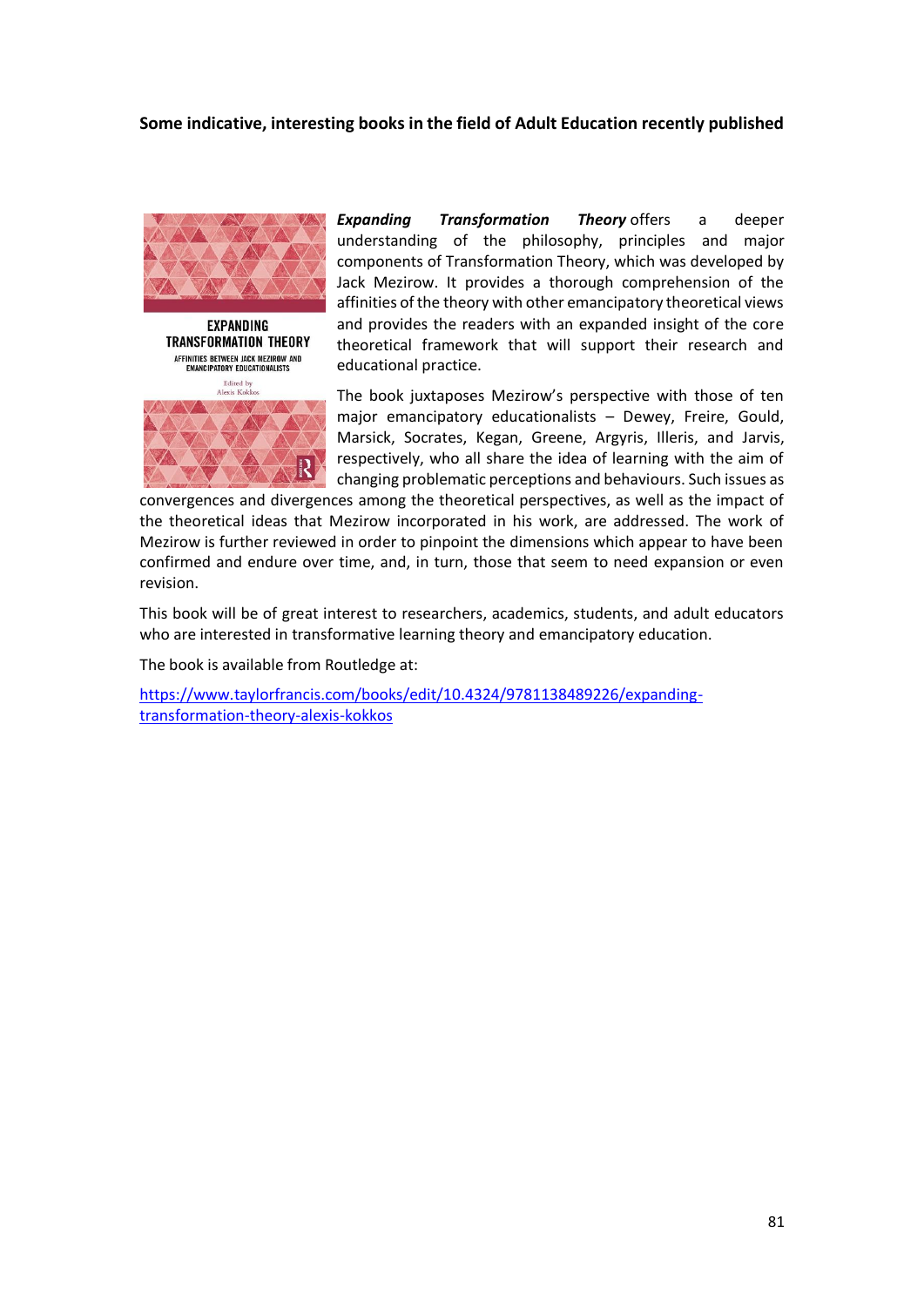#### **2020 Cyril O. Houle Award for Outstanding Literature in Adult Education (AAACE)**



*Transformational Learning in Community Colleges* **details the profound social and emotional change that nontraditional and historically underserved students undergo when they enter community college.** Drawing on case study material and student observations, the book outlines the systematic supports that two-year institutions must put in place to help students achieve their educational and professional goals.

Chad D. Hoggan and Bill Browning articulate the transformative changes that many community college students experience—or need to experience—in order to successfully navigate post-secondary education and launch professional careers. The authors provide a window into the student experience of transformation by drawing on research,

theory, and the voices of students. They offer practical guidance on how a renewed focus on student transformational learning can complement the skills curriculum, accelerate current community college reforms, and help lead to higher student success rates in college and careers.

The book offers recommendations, classroom practices, and action points that can be integrated systemwide across departments and programs, and tapped by faculty, administrators, staff, and leadership eager to champion student success. These institutional changes, the authors contend, will render the community college a more robust, nimble entity, one capable of supporting students at each critical stage of their academic and emotional development.

At a time when community colleges are being called to account for the measurable success of their students—in college and in the workforce—this book is a call to change how they approach their work so that they can fulfil their mission to promote social and economic equity for all of their students.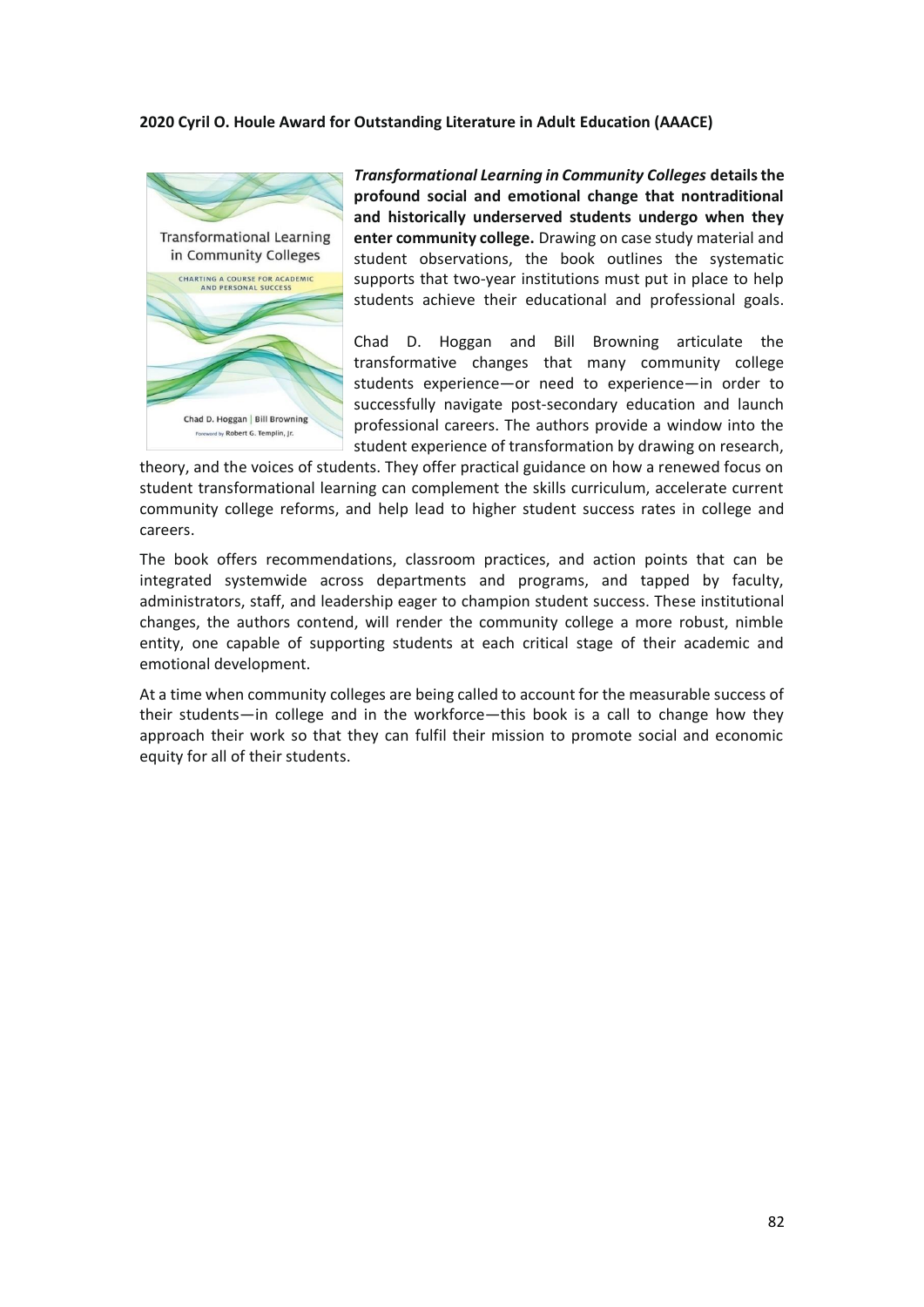

## **Power and Possibility: Adult Education in a Diverse and Complex World**

Editors: Fergal Finnegan and Bernie Grummell

Power has been a defining and constitutive theme of adult education scholarship for over a century and is a central concern of many of the most famous and influential thinkers in the field. Adult education has been particularly interested in how an analysis of power can be used to support transformative learning and democratic participation. In a fragile and interdependent world these questions are more important than ever. The aim of this collection is to offer an analysis of power and possibility in adult education which acknowledges, analyzes and responds to the complexity and diversity that characterizes contemporary education and society.

*Power and Possibility: Adult Education in a Diverse and Complex World* explores the topic of power and possibility theoretically, historically and practically through a range of perspectives and in relation to varied areas of interest within contemporary adult education. It is concerned with addressing how power works in and through adult education today by exploring what has changed in recent years and what is shaping and driving policy. Alongside this the book explores ways of theorizing learning, power and transformation that builds and extends adult education philosophy. In particular it takes up the themes of diversity and solidarity and explores barriers and possibilities for change in relation to these themes.